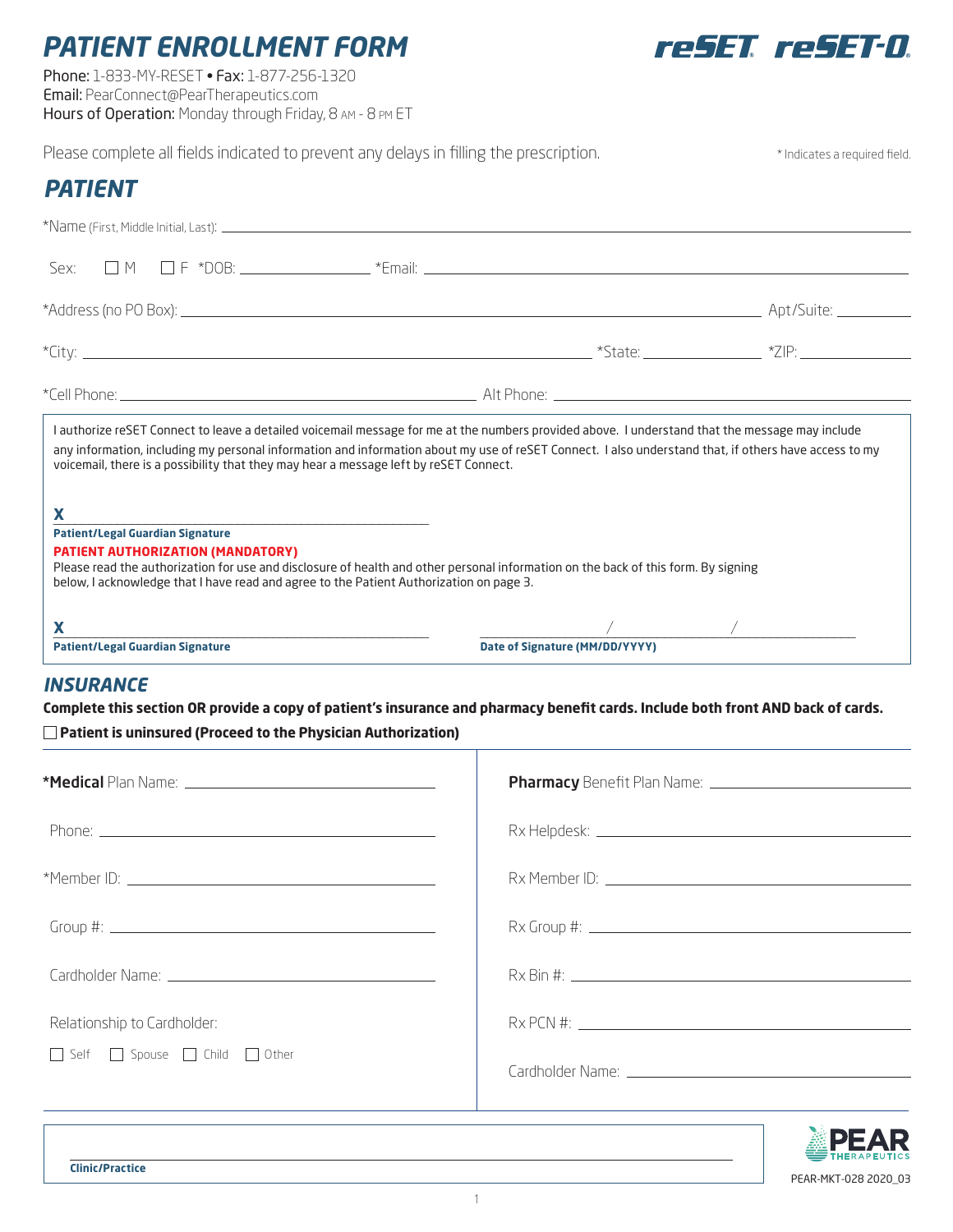

\* Indicates a required field.

#### **Patient Name**

# *PHYSICIAN*

|                                                                                                                                             | $\Box$ $N/A$                                                        |                                                      |  |
|---------------------------------------------------------------------------------------------------------------------------------------------|---------------------------------------------------------------------|------------------------------------------------------|--|
|                                                                                                                                             |                                                                     |                                                      |  |
|                                                                                                                                             |                                                                     | $NPI:$ $\qquad \qquad$                               |  |
|                                                                                                                                             |                                                                     |                                                      |  |
|                                                                                                                                             |                                                                     |                                                      |  |
|                                                                                                                                             |                                                                     |                                                      |  |
|                                                                                                                                             |                                                                     |                                                      |  |
|                                                                                                                                             |                                                                     |                                                      |  |
|                                                                                                                                             |                                                                     |                                                      |  |
|                                                                                                                                             |                                                                     |                                                      |  |
|                                                                                                                                             |                                                                     |                                                      |  |
|                                                                                                                                             |                                                                     |                                                      |  |
| *Contingency Management (select one):<br><u>I</u> Virtual Nonmonetary Rewards                                                               |                                                                     | $\Box$ Digital Monetary Gift Card Rewards            |  |
| <b>DIAGNOSIS</b>                                                                                                                            |                                                                     | <b>PRESCRIPTION</b>                                  |  |
|                                                                                                                                             |                                                                     | <b>SELECT reSET® OR reSET-0®</b>                     |  |
|                                                                                                                                             |                                                                     | $\Box$ *reSET 12-week digital therapy                |  |
|                                                                                                                                             |                                                                     | Complete therapy lessons as directed                 |  |
| $\Box$ If primary diagnosis is alcohol use disorder (AUD), check here for<br>additional substance use and indicate a secondary ICD-10 code. |                                                                     | DISPENSE: One access code good for<br>90-day therapy |  |
|                                                                                                                                             |                                                                     | $OR$ $\qquad$                                        |  |
| Previous Treatments Tried and Failed:                                                                                                       |                                                                     | $\Box$ *reSET-O 12-week digital therapy              |  |
| $\Box$ Inpatient treatment                                                                                                                  | $\Box$ Outpatient group therapy                                     | Complete therapy lessons as directed                 |  |
| $\Box$ Intensive outpatient therapy<br>$\Box$ Outpatient therapy at                                                                         | $\Box$ Drug and alcohol counseling<br>Medication-assisted treatment | DISPENSE: One access code good for                   |  |
| $\Box$ Other, please specify:<br>Insert facility                                                                                            |                                                                     | 84-day therapy                                       |  |
| $\Box$ Attends/attended NA or AA meetings                                                                                                   |                                                                     | *Confirm patient is taking buprenorphine.            |  |

 $\blacksquare$ 

### PRESCRIBER AUTHORIZATION (MANDATORY):

I authorize reSET Connect on behalf of my patient to furnish any information on this form to the insurer of the above-named patient and to send the access code for reSET/reSET-O to the above-named patient. I certify that the rationale for prescribing reSET/reSET-O is the following, based on my selection above in the Prescription box:

If reSET - to provide cognitive behavioral therapy, as an adjunct to a contingency management system, for patients 18 years of age and older who are currently enrolled in outpatient treatment for Substance Use Disorder (SUD) under the supervision of a clinician. reSET is not intended to be used as a stand-alone therapy for SUD or as a substitute for medication. Additionally, reSET is intended for patients whose primary language is English and have access to an Android/iOS tablet or smartphone.

If reSET-O – to increase patient's adherence to outpatient treatment for Opioid Use Disorder (OUD) by providing cognitive behavioral therapy, as an adjunct to outpatient treatment that includes transmucosal buprenorphine and contingency management, for patients 18 years of age or older who are currently under the supervision of a clinician. reSET-O is not intended to be used a stand-alone therapy for OUD and does not replace care by a licensed medical practitioner or represent a substitute for a patient's medication. Additionally, reSET-O is intended for patients whose primary language is English and have access to an Android/iOS tablet or smartphone.

By my signature I also acknowledge that I have obtained the patient's authorization or consent, as necessary, to release the above information and such other information as may be required by reSET Connect.

\*Licensed Clinician Signature: \*Date:

\*Licensed Clinician Name Printed: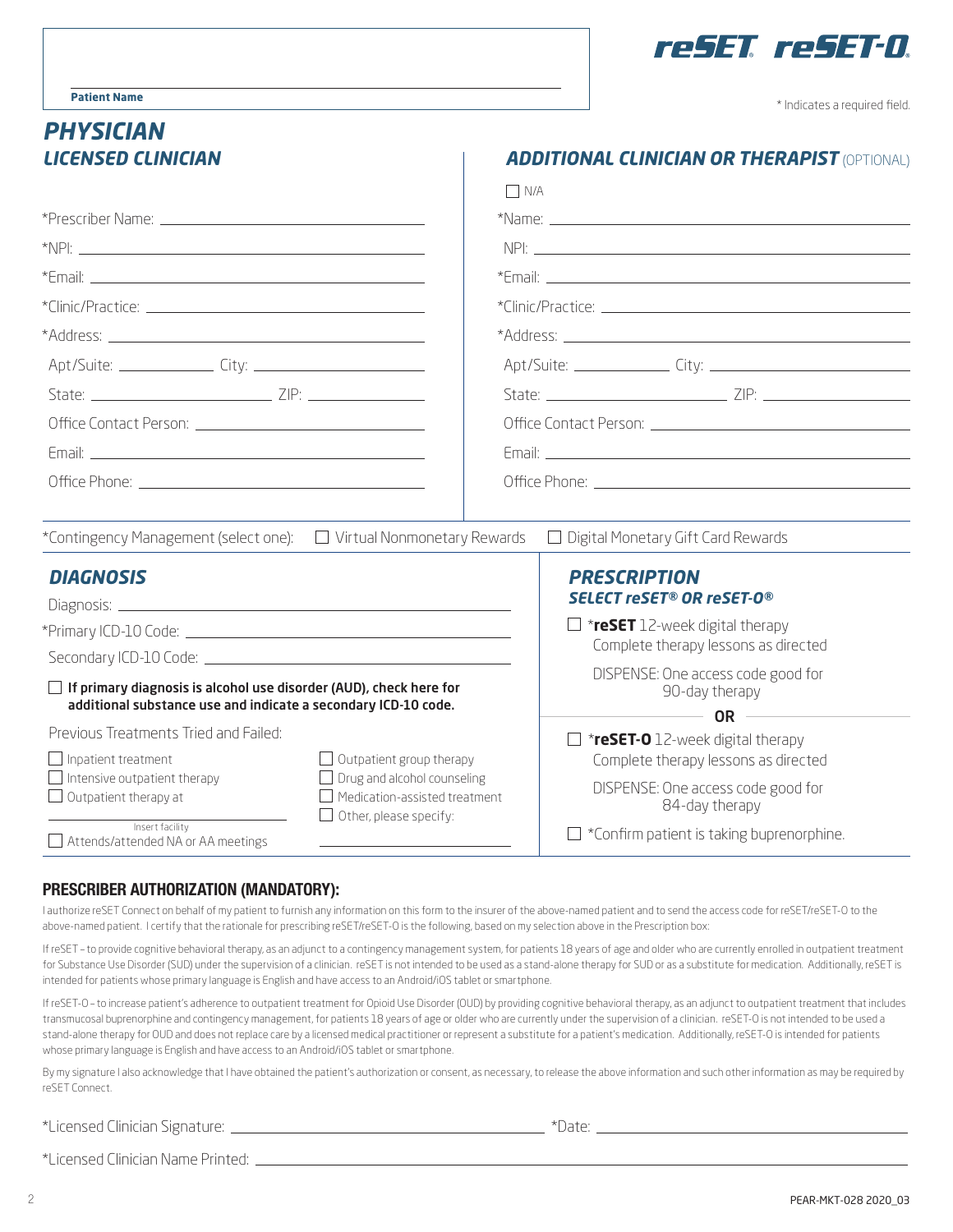# PATIENT AUTHORIZATION:

By signing this authorization, I authorize my health plans, physicians, and pharmacy providers to disclose my Protected Health Information ("PHI"), including but not limited to, information relating to my medical condition, treatment, care management, and health insurance, as well as information provided on this form and any prescription to Pear Therapeutics, Inc. and its representatives, agents, and contracted third parties (together "reSET Connect"), to only be used for the following:

- Providing reimbursement support associated with the filling of my prescription for reSET/reSET-O, including the performance of a preliminary insurance verification and the securing of any insurance coverage for reSET/reSET-O to which I am entitled.
- Facilitating the provision of patient assistance, reduced cost medication and/or other reSET/reSET-O-related services offered by reSET Connect.
- Facilitating my access to reSET/reSET-O, by providing me with information about reSET/reSET-O and my module completion, disease awareness, management programs, and educational materials.
- **Providing me with adherence reminders and support.**
- Conducting quality assurance, surveys, and other internal business activities in connection with the reSET Connect.
- Improving the overall patient experience from enrollment to use of reSET/reSET-O and for analyses and in publications, provided that my information is aggregated with other data and does not contain any personal identifying information.

By signing this authorization, I authorize reSET Connect to disclose my PHI, including but not limited to, information relating to my medical condition, treatment, care management, and health insurance, as well as information provided on this form and any prescription, in addition to household income and size, to my health plans, physicians, and pharmacy providers, Envoy Health Management, LLC, Diplomat Pharmacy, Inc., Experian Health, and certain other third-party contractors and their representatives, agents, and contracted third parties to only be used for the following:

- Providing reimbursement support associated with the filling of my prescription for reSET/reSET-O, including the performance of a preliminary insurance verification and the securing of any insurance coverage for reSET/reSET-O to which I am entitled. Participation in any Pear program is voluntary and you must meet eligibility requirements. You may be required to provide documentation regarding your insurance coverage, if it exists, household income and US residency.
- Facilitating the provision of patient assistance, reduced cost medication and/or other reSET/reSET-O-related services offered by reSET Connect.
- Facilitating my access to reSET/reSET-O, by providing me with information about reSET/reSET-O and my module completion, disease awareness, management programs, and educational materials.
- **Providing me with adherence reminders and support.**
- Conducting quality assurance, surveys, and other internal business activities in connection with the reSET Connect.
- Improving the overall patient experience from enrollment to use of reSET/reSET-O and for analyses and in publications, provided that my information is aggregated with other data and does not contain any personal identifying information.
- **Providing information technology support that may require access to my PHI.**

By signing this form, I understand that once my health plans, physicians, and pharmacy providers, or reSET Connect, have disclosed my PHI to the parties specified herein, that information may no longer be protected by certain federal and state privacy laws , although certain other federal protections may apply. reSET Connect agrees to protect my information and only use and disclose it for the purposes described above, or as I may further authorize in writing, or as required by law, and to notify other parties to whom reSET Connect discloses the information of reSET Connect's obligation to protect my information and only use and disclose it for the purposes described above, or as I may further authorize in writing, or as required by law. I understand that I may refuse to sign this authorization and that my health plans, physicians, and pharmacy providers will not condition treatment, payment, or eligibility for benefits on my signing this authorization, but that if I do not sign this authorization, I will not be able to obtain reSET Connect services. I understand that I am entitled to a copy of this authorization. I also may revoke (cancel) this authorization at any time in the future by calling 1-833-MY-RESET (1-833-697-3738) or by emailing PearConnect@PearTherapeutics.com, but that this cancellation will not apply to any information already used or disclosed in reliance on this authorization before notice of the cancellation is received by my health plans, physicians, and pharmacy providers, or reSET Connect. I also understand that reSET Connect will no longer be able to provide me with services if I cancel my authorization. I authorize reSET Connect and its healthcare partners to forward the prescription provided by my physician, by fax or by another mode of delivery, to the pharmacy. I understand that this authorization will remain valid for seven (7) years after the date of my signature, unless applicable law requires an earlier expiration or I revoke my authorization earlier. I also understand that the services offered by reSET Connect may change or end at any time without prior notification.

I authorize reSET Connect to provide me with support services related to any Pear products, including, but not limited to: educational support provided in-person, online, or by telephone; financial assistance services; and product support services; as well as any information or materials related to such services. I authorize reSET Connect to contact me to provide such services and information by mail, email, fax, telephone call, text message (including calls and text messages made with an automatic telephone-dialing system or a prerecorded voice) (average of 3-10 messages per week) (standard message and data rates may apply; I may opt out at any time by sending an e-mail with subject line "STOP" to PearConnect@PearTherapeutics.com and I understand that I am not able to opt out by directly replying to any text message). I also authorize the disclosure of my personal health information to specific individuals that I have designated.

Please find more information on reSET-O at https://peartherapeutics.com/reset-o-pt-privacy/ and https://peartherapeutics.com/reset-o-pt-terms/. Please find more information on reSET at https://peartherapeutics.com/reset-pt-privacy/ and https://peartherapeutics.com/reset-pt-terms/.